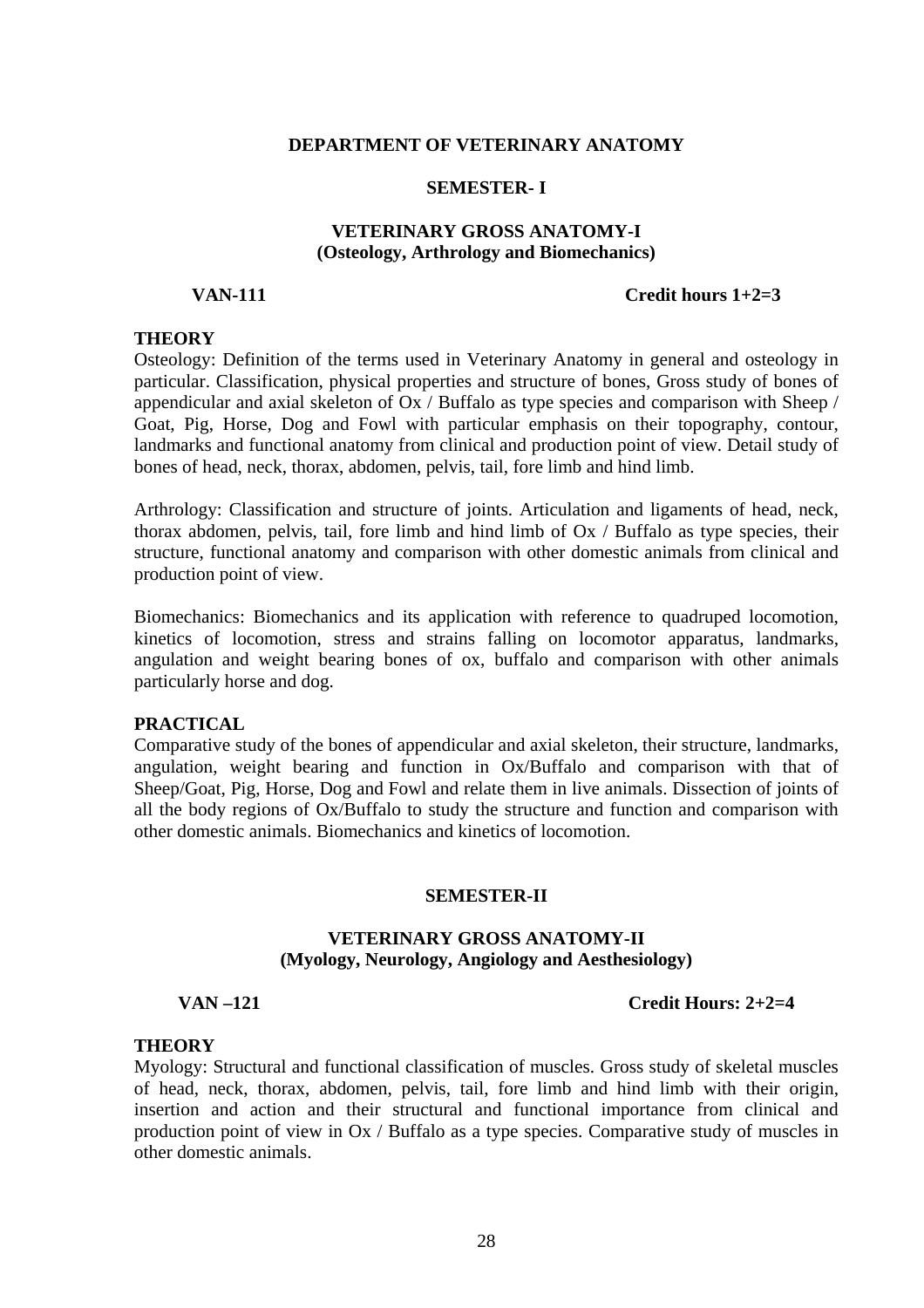Neurology: Study of central, peripheral and autonomic nervous system Gross study of meninges, brain, spinal cord, cranial and spiral nerves and their functional importance from clinical and production point of view. Gross morphology and disposition of the nerves of head, neck, thorax, abdomen, pelvis, tail, forelimb and hind limb in Ox / Buffalo as a type and comparative study in other domestic animals. Angiology: Gross morphology of heart and disposition of arteries, veins and lymphatic of head, neck, thorax, abdomen, pelvis, tail, forelimb and hind limb in Ox / Buffalo as type and comparison with that of Sheep / Goat, Pig, Horse, Dog and Fowl. Their importance from clinical and production point of view. Anesthesiology: Gross morphological study of the eye, ear, nose, hoof, horn and skin in Ox / Buffalo. Their functional importance and comparative study in other domestic animals Computer simulation for dissection and study of body parts.

(Note: The general outline of muscular, circulatory and nervous system be taken up in the beginning of this course to be followed by gross disposition of group of muscles, arteries, veins and lymphatics simultaneously region-wise.)

# **PRACTICAL**

Demonstration of embalming of the carcass and preservation. Dissection/computer simulation models for dissection and demonstration of body parts.

Dissection of muscles of all body regions of Ox/Buffalo, their location, functional role in the body and comparison with other species.

Study of brain and spinal cord in different domestic animals. Study of heart and major blood vessels in different species of animals Area of auscultation of heart.

Dissection of Wood vessels, lymphatics and nerves of head, neck, thorax, abdomen, pelvis, tail, forelimb and hind limb in Ox / Buffalo and comparative study in other domestic animals. Demonstration of palpable Lymph nodes of the body. Study of the sites of cornual, auriculo palpebral, peterson's, infraorbital, radial**,** ulnar, median, paravertebral, epidural, pudendal, perineal and tibial nerve blocks and their clinical importance.

Dissection for study of eye, ear, nose, hoof and horn.

# **SEMESTER- III**

# **VETERINARY HISTOLOGY AND EMBRYOLOGY**

# **VAN -211 Credit Hours 2+2=4**

# **THEORY**

General Histology: Structure of animal cell and basic tissues and their functional activity. Epithelia and their modifications. Connective tissue and its components including blood and bone. Muscular tissue types and their functional peculiarities. Neuron, nerve fibre and ganglion.

Systemic Histology: Study of microscopic structure of the organs of digestive, respiratory, urinary, reproductive, nervous and cardiovascular systems, sense organs, endocrines and lymphoid organs, of domestic animals and birds.

Embryology: Gametogenesis, fertilization, cleavage, gastrulation, and the development of foetal membranes in birds and mammals. Structure and types of mammalian placenta. Development of the organs of digestive, respiratory, urogenital, cardiovascular, nervous and locomotor system and organs of special sense and endocrine glands. Fetal circulation.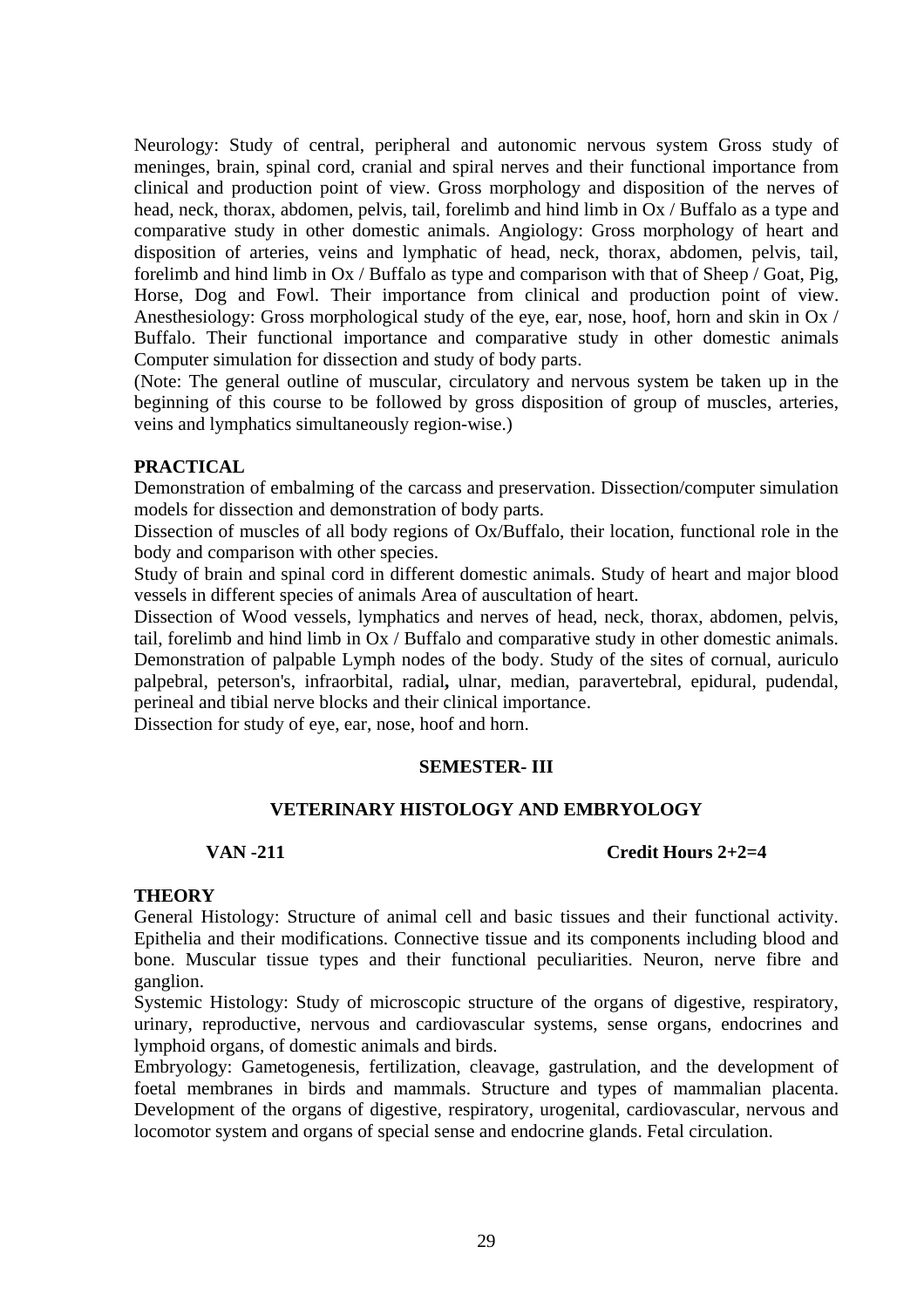# **PRACTICAL**

Microscopy and micrometry. Comparison of light and electron microscopy. Histological techniques, Processing of tissues for paraffin sectioning and Haematoxylin and Eosin staining. Microscopic examination and identification of basic tissue and their components. Examination of histological sections of various organs/systems of domestic animals and birds. Study of structure of mammalian ova and spermatozoa and egg of fowl. Study of the whole mount and serial sections of avian and mammalian embryo / foetus at different stages of development Microscopic anatomy of fetal membranes and placenta of various domestic animals.

# **SEMESTER- IV**

# **VETERINARY SPLANCHNOLOGY AND APPLIED ANATOMY**

# **VAN-221 Credit Hours 1+1=2**

# **THEORY**

Gross morphological and topographical study of various organs of digestive, respiratory, urinary, male and female reproductive, lymphatic and endocrine systems, Pleura and Peritoneum in Ox Buffalo as type and their comparison with that of Sheep/Goat, Pig, Horse, Dog and Fowl.

Different Terminology used in applied Anatomy. Palpable Anatomical body structures and their use in health and disease.

# **PRACTICAL**

Demonstration and description of palpable anatomical structures on the body surface of live animal (head, neck, thorax, pectoral bones, pelvic bones, limbs). Outline of body cavities and study of organs of digestive, respiratory, urinary, reproductive, lymphatic and endocrine systems of Ox /Buffalo and their comparative anatomy in other species. Pleural and peritoneal reflections. Comparative topographic anatomy in live animals. Nerve blocks and their sites.

Applied anatomy of sites for thoraco-centesis, auscultation, abdominocentesis. rumenotomy, laparotomy, splenectomy, enterotorny, palpation of anatomical structures in the abdominal and perineal regions. Radiographic visualisation of gross anatomical features of various regions of the body. (Note: Computer simulation model studies shall be used for better understanding of the subject.)

# **REFERENCE BOOKS**

- 1. The Anatomy of the Domestic Animals-R. Nile, A. Schummer, E. Seiferle.
- 2. The Anatomy of the Domestic Animals-Septimus Sisson
- 3. Clinical Dissection Guide for Large Animals Horse and Large Ruminants-Georghe M. Contantinescu, Ileana A. Contantinescu
- 4. Primary Veterinary Anatomy- R.K. Ghosh.
- 5. Text Book of Veterinary Histology-H. Dieter Dellmann.
- 6. Atlas of Histology-Victor P. Eroschenko.
- 7. Human Embryology- Inderbir Singh.
- 8. Essentials of Veterinary Embryology-R. K. Ghosh.